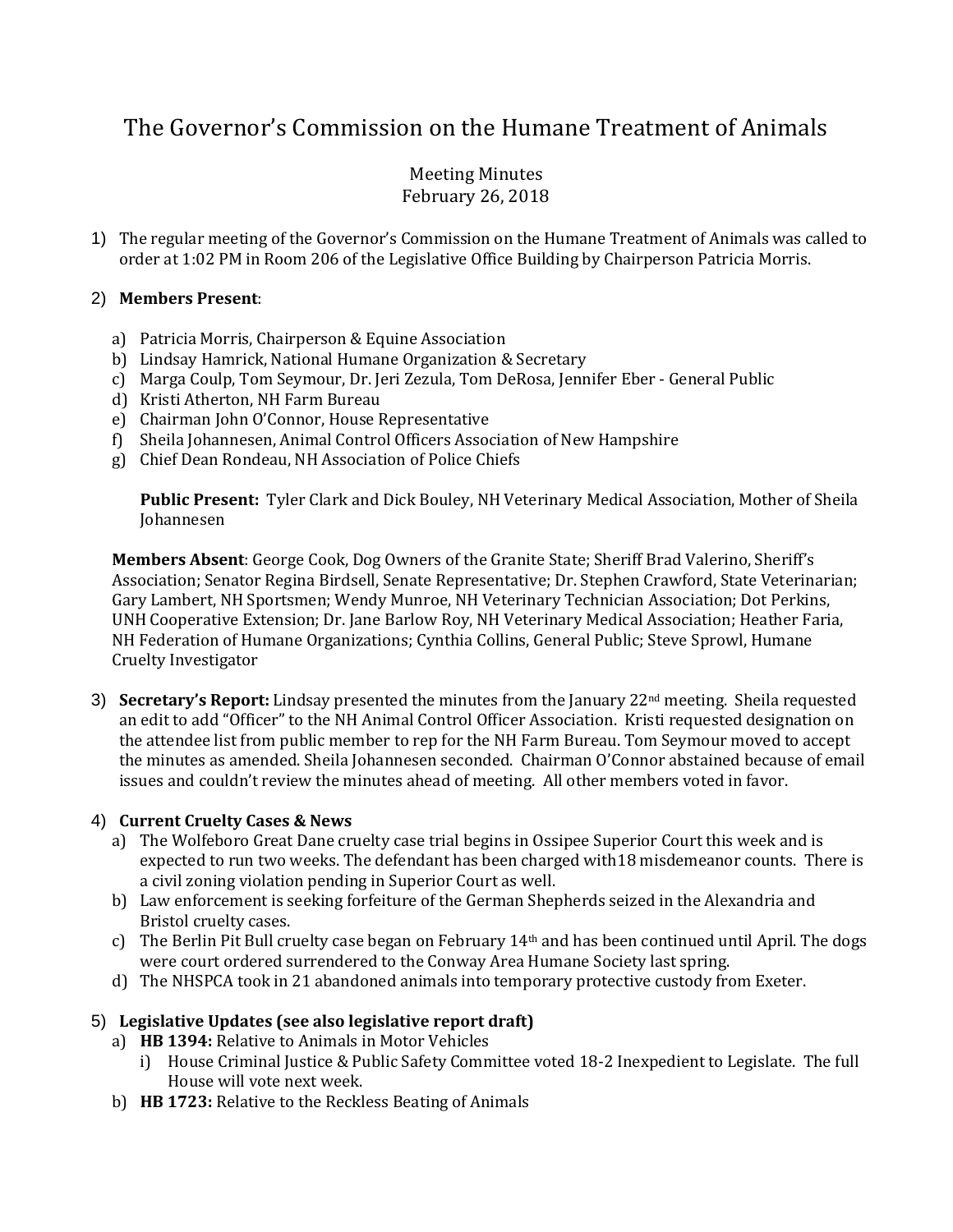- i) House Environment & Agriculture Committee voted unanimously Inexpedient to Legislate. The full House agreed on February  $8<sup>th</sup>$ . Bill is now dead. Chairman O'Connor commented that bills like these were killed because if SB 569-FN passed, the ideal language was in SB 569-FN. He stated a similar concern with HB 1412 – relative to wildlife cruelty.
- c) **HB 1385**: Relative to a Committee to Study Animal Welfare'
	- i) Public hearing was held by House Environment & Agriculture Committee on 2/13. The committee voted 16-0 to put the bill into "interim study". The purpose of the bill according to the sponsor is to ensure legislative oversight over RSA 644:8 (animal cruelty), RSA 437 (Department of Agriculture's regulation of pet vending) and oversight over the Governor's Commission. Some Commission members agreed that oversight is needed while the majority felt it was a duplication of effort of the Commission. The Executive Order allows the Commission to propose future legislation and should the Commission decide to do so, would invite key legislators and committee members to be part of those future conversations.
	- ii) Kristi requested that the Commission reconsider the opposition position to HB 1385. Five members voted against reconsideration (Sheila, Lindsay, Chief Rondeau, Tom DeRosa and Jennifer) and five voted in favor (Marga, Tom Seymour, Kristi, Jeri, Rep. O'Connor). Trish, as Chair, broke the tie approving the reconsideration. Chairman O'Connor will update the Commission after the committee vote for discussion at the March meeting.
	- iii) Dick Bouley, lobbyist for the NH Veterinary Medical Association, asked why the Commission opposed HB 1385 and commented that SB 569 does not address hoarding. Chairman O'Connor highlighted a pending bill in Florida that seeks to penalize hoarders with fines and a felony criminal penalty. The Florida bill is 2018-FLS86 and Hawaii and Illinois are considering similar bills. Trish commented that the Commission will be reviewing RSA 644:8 and RSA 437 per the executive order but that SB 569 is not intended to fix all issues with both laws but to solve a few of the issues. The NHVMA would like to see HB 1385 pass as a vehicle to address hoarding or other issues. Chief Rondeau responded that the Commission is already and will continue to do this work in the future and there isn't a need for an additional study committee to review the laws and propose changes.
- d) **HB 1238:** Relative to Animal Cruelty & Costs of Care for such Animals
	- i) Public hearing was held by House Environment & Agriculture Committee on 1/23. The committee voted 11-1 to pass the bill with an amendment. (amendment available on report) This bill addresses a law that was passed in 1881 which is outdated but the committee wants to move a section on colts to RSA 644:8.
- e) **HB 1412:** Relative to Cruelty to Non-Captive Wildlife
	- i) The House of Representatives voted to table the bill on  $2/8$ . The Department of Fish & Game offered an amendment to close the loophole for native wildlife which would create misdemeanor and felony penalties for cruelty to wildlife while protecting lawful activities. The Commission's legislative committee will review this language in the future.
- f) **SB 569-FN:** Relative to Animal Cruelty.
	- i) The Senate Energy & Natural Resources Committee voted 4-0 Ought to Pass with an Amendment on 2/20. It will be voted on by the full Senate on 3/8.
	- ii) Commission members who testified in support of SB 569: Trish testified both as an individual and as spokesperson for the Commission, Humane Society of the United States, NH Federation of Humane Organizations, Association of NH Police Chiefs, NH ACO Association, Dept. of Agriculture,
	- iii) Commission members who testified in opposition of SB 569: Farm Bureau, NH Veterinary Medical Association, Dog Owners of the Granite State
	- iv) There have been two amendments to SB 569 and the version to be considered by the Senate floor consolidates both into one version (see link on legislative report). It will do the following:
		- a) Increase the number of breeding female dogs at a commercial kennel from five to seven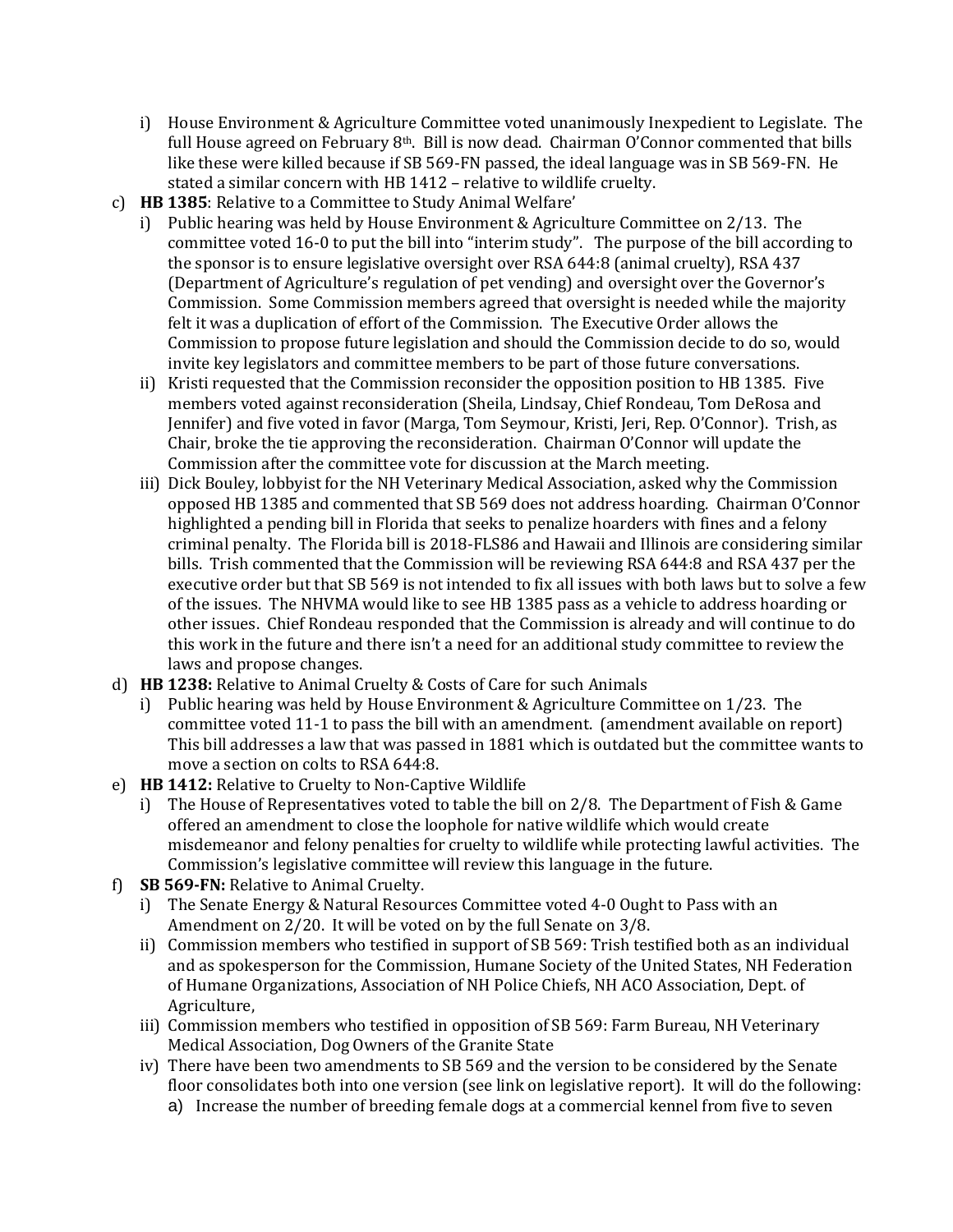- b) Add a minimum age requirement of a breeding female dog to be 12 months of age or older
- c) Change "shall" to "may" for the Dept. of Agriculture to suspend a license for violations
- d) Removes the requirement for the Department to run background checks on pet vendor licensees
- e) Requires the courts to discuss the owner's income level when considering cost of animal care bonds
- f) Clarifies that no fines will be issued if an owner is unable to pay a cost of care bond
- g) Adds language to the \$200,000 appropriation for the Dept. of Agriculture to clarify that the money can be used to hire staff
- h) Changes the number of dogs for a town's group license from five to seven (note: this will be removed as it was an oversight)
- i) Requires towns to the extent possible to report group licenses to the Dept. of Agriculture
- j) Creates a legislative study to discuss the definition of "in the business of transferring animals" as it pertains to pet vendors, which has been a lengthy legislative conversation.

### g) **Legislative Report Template**

i) George and Lindsay created a template for a report to the Governor's office (see attached). Members should review this template and come with feedback, including preferences and ideas on additional stakeholder comments on the bills, at the March meeting. The legislative committee felt it was beneficial for the Governor to receive this report by February and then again in April or May as well as in the fall highlighting potential bills for the next session. Trish will check in with the Governor to determine the timing of the first report.

### h) **Decal funding**

i) The NH Federation of Humane Organizations is prepared to take on a decal funding program should one pass during this session, however, they have been unable to find a bill sponsor to amend an existing bill to allow this. Chairman O'Connor offered that his Boy Scout decal bill could be amended. If the decal option doesn't pass this year, the Commission and Federation can work through the summer to prepare for legislation next year. Dr. Jeri Zezula commented on what the Commission's role would be for a Federation decal. Lindsay will report back to the NH Federation at their next meeting and Heather Faria is leading this effort and can comment at the March Commission meeting.

### 6) **Cruelty tracking**

- a) Jennifer has been working with an intern at UNH law to compile data and a letter went out to the AG's office and Governor's office two weeks ago. The subcommittee will compile data from the NH Federation of Humane Organizations, law enforcement and court data for a full report to the Governor's office covering 2016-2017. The subcommittee will solicit feedback from all members at the March meeting on the format of the report.
- b) The subcommittee has confirmed Dr. Jeri's assessment that animal cruelty cases cannot be pled down to a violation because of the enhanced penalty system in RSA 644:8 (misdemeanor on a 1st offense for negligent cruelty and felony on the  $2<sup>nd</sup>$  and subsequent offenses). This requirement is found in RSA 625:9 which states the following:

**VI. Prior to or at the time of arraignment, the state may, in its discretion, charge any offense designated a misdemeanor, as defined by paragraph IV, as a violation. At such time, the prosecutor shall make an affirmative statement to the court as to whether he intends to proceed under this paragraph. In such cases the penalties to be imposed by the court shall be those provided for a violation under RSA 651:2. This paragraph shall not apply to any offense for which a statute prescribes an enhanced penalty for a subsequent conviction of the same offense.**